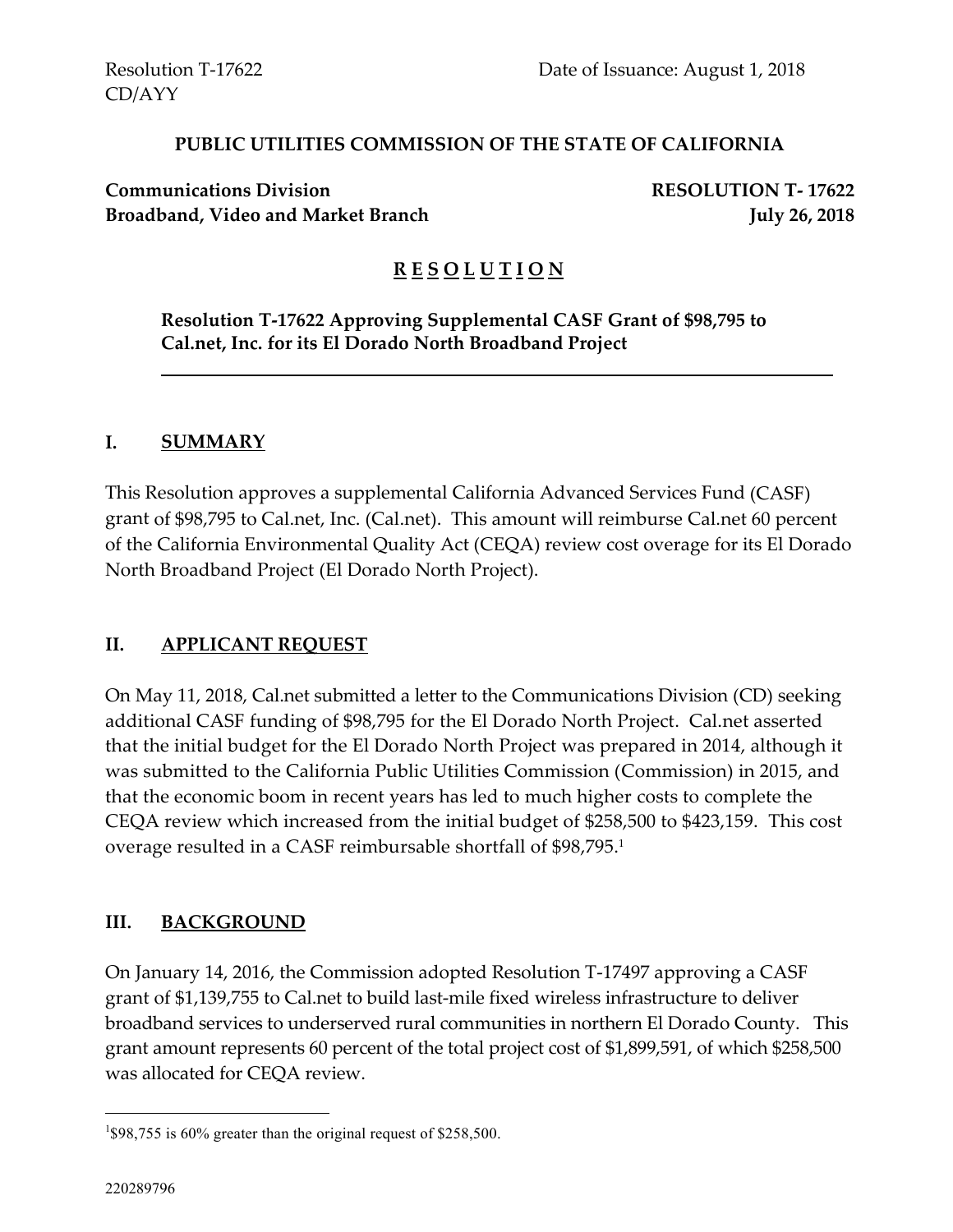Resolution T-17497 also provides the following directives:

Cal.net must provide the Proponent's Environmental Assessment (PEA) prior to the first 25% payment. Should the Energy Division recommend that a full CEQA analysis is required, the applicant may either pay for the analysis itself or seek a supplemental CASF grant to cover the 60 percent cost increase. 2

# **IV. DISCUSSION**

For the CEQA review, Cal.net designated El Dorado Community Development Agency as the Lead Agency which issued the Initial Study/Mitigated Negative Declaration (IS/MND) in compliance with the CEQA Act for the El Dorado North Project. On April 27, 2018, the Commission adopted Resolution T-17603 approving the release of CASF grant monies and certifying the IS/MND as compliant with CEQA.

In the supplemental grant request, Cal.net provided copy of paid invoices for the CEQA review which are broken down as follows:

| <b>CEQA Consultants</b>    | \$344,046 |
|----------------------------|-----------|
| Permit Fees                | \$21,412  |
| Legal Fees                 | \$12,871  |
| <b>Pollution Insurance</b> | \$2,650   |
| <b>Tower Inspection</b>    | \$1,680   |
| <b>Site Acquisitions</b>   | \$40,500  |
| Total                      | \$423,159 |

CD Staff reviewed the invoices and determined that Cal.net's request is consistent with directives set forth in Resolution T-17497. Since the Commission approved the IS/MND in Resolution T-17603, Cal.net's request seeking additional CASF funding of \$98,795 is reasonable and should be approved. The Commission should reimburse Cal.net in accordance with the payment guidelines adopted in Resolutions T-17497.

 $\overline{a}$ <sup>2</sup> Resolution T-17497, p. 12. <sup>3</sup> Resolution T-17497, p. 11.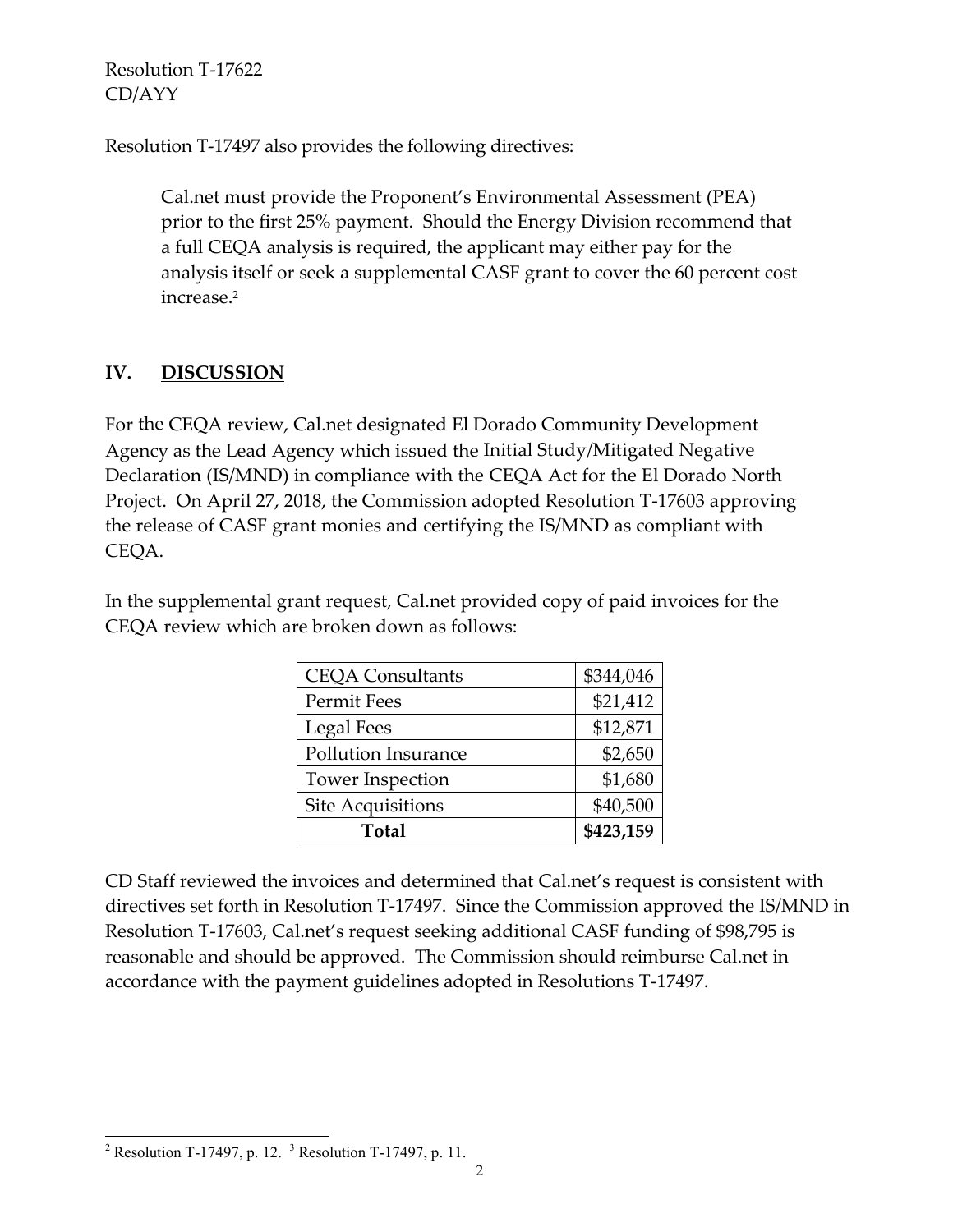## **V. PERFORMANCE/REQUIREMENTS**

Cal.net is required to comply with all the guidelines, requirements, and conditions associated with the grant of CASF funds as specified in Decision (D.)12-02-015, D.14-02- 048, and Resolution T-17443. <sup>3</sup> Cal.net is also required to comply with the terms of its CASF grant as set forth in Resolution T-17497.<sup>4</sup> In the event that Cal.net fails to complete the project in accordance with the terms of Commission approval, Cal.net must reimburse some or all of the CASF funds that it has received.

## **VI. COMMENTS ON DRAFT RESOLUTION**

In compliance with Pub. Util. Code, § 311(g), a notice letter was emailed on June 22, 2018, informing all parties on the CASF Distribution List of the availability of the draft of this Resolution for public comments at the Commission's documents website at [http://www.cpuc.ca.gov/documents/.](http://www.cpuc.ca.gov/documents/) This letter also informed parties that the final conformed Resolution adopted by the Commission will be posted and available at the same website. CD received no comments.

## **VII. FINDINGS**

- 1. Resolution T-17497 directed Cal.net to provide the PEA prior to the first 25% payment, and should the Energy Division recommend that a full CEQA analysis is required, directed Cal.net to either pay for the analysis itself or seek a supplemental CASF grant to cover the 60 percent increase of the original budgeted cost.
- 2. On May 11, 2018, Cal.net submitted a letter to CD seeking additional CASF funding of \$98,795. This amount will reimburse Cal.net for the 60 percent increase of the CEQA review cost for the El Dorado-North Project.
- 3. Cal.net asserted that the initial budget for the El Dorado North Project was prepared in 2014 and that the economic boom in recent years has led to much higher costs to complete the CEQA review, which increased from the initial budget of \$258,500 to \$423,159.

l

 $3$  Resolution T-17497, p. 11.

<sup>4</sup> Resolution T-17497, p. 13.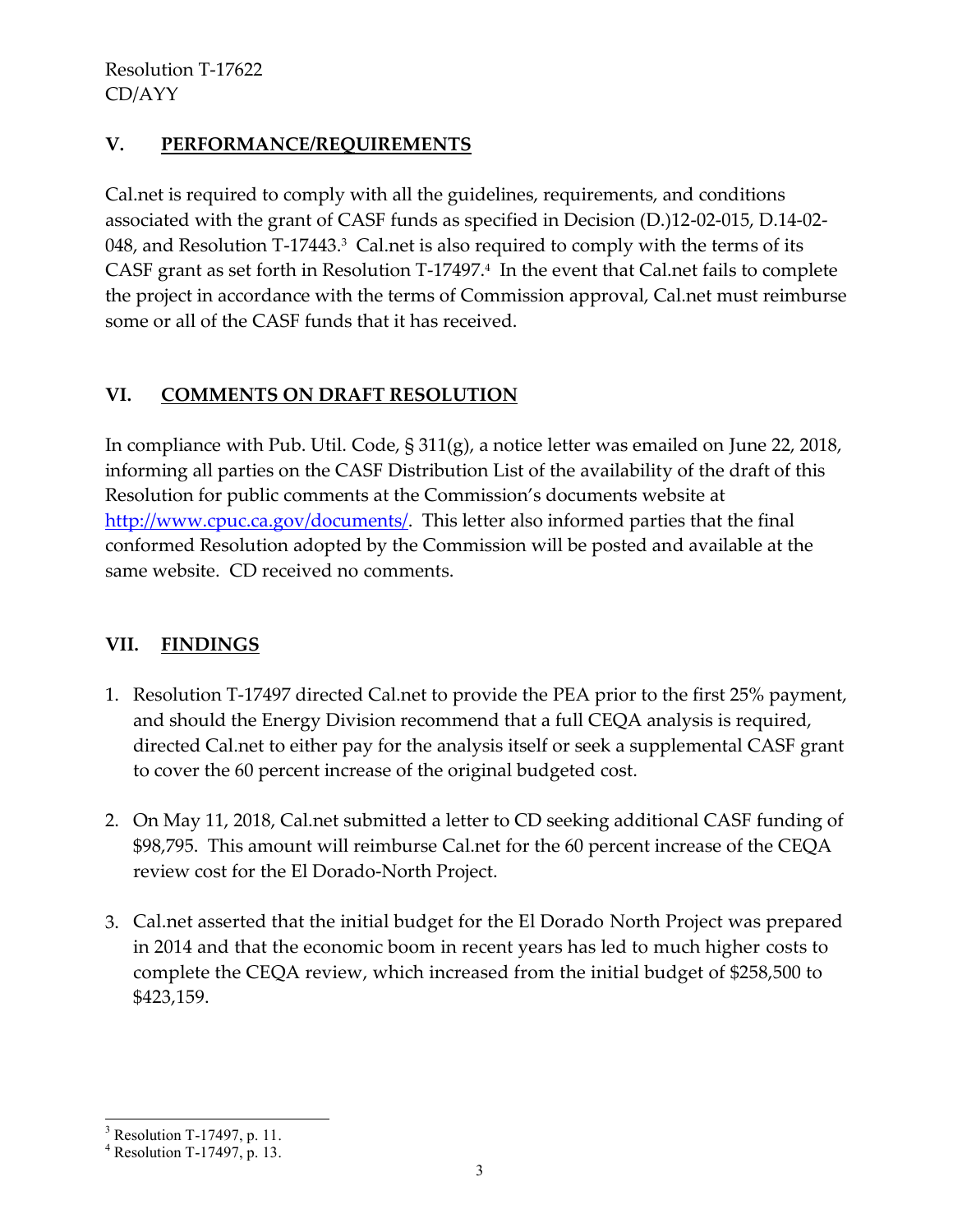- 4. For the CEQA review, Cal.net designated El Dorado Community Development Agency as the Lead Agency which issued the IS/MND in compliance with the CEQA Act for the El Dorado North Project.
- 5. On April 27, 2018, the Commission adopted Resolution T-17603 approving the release of CASF grant monies and certifying the IS/MND as compliant with CEQA.
- 6. CD Staff reviewed the invoices associated with the CEQA review and determined that Cal.net's request is consistent with directives set forth in Resolution T-17497 and should be approved.
- 7. The Commission should reimburse Cal.net in accordance with the payment guidelines adopted in Resolutions T-17497.
- 8. Cal.net must comply with all guidelines, requirements, and conditions associated with the CASF funds awards as specified in D.12-02-015, D.14-02-018, and Resolutions T-17443 and T-17497.
- 9. Should Cal.net fail to complete the project in accordance with the terms of Commission approval, Cal.net must reimburse some or all of the CASF funds that it has received.
- 10. A notice letter was emailed on June 22, 2018, informing parties on the CASF Distribution List that the draft of this Resolution is available for public comments. CD received no comments.

### **THEREFORE, IT IS ORDERED:**

- 1. A CASF supplemental grant of \$98,795 to Cal.net, Inc. for its El Dorado North Broadband project is approved.
- 2. The Commission shall reimburse Cal.net, Inc. in accordance with the payment guidelines adopted in Resolutions T-17497.
- 3. Cal.net shall comply with all guidelines, requirements, and conditions associated with the CASF funds awards as specified in D.12-02-015, D.14-02-018, and Resolutions T-17443 and T-17497.
- 4. In the event that Cal.net fails to complete the project in accordance with the terms of Commission approval, Cal.net must reimburse the CASF funds that it has received.